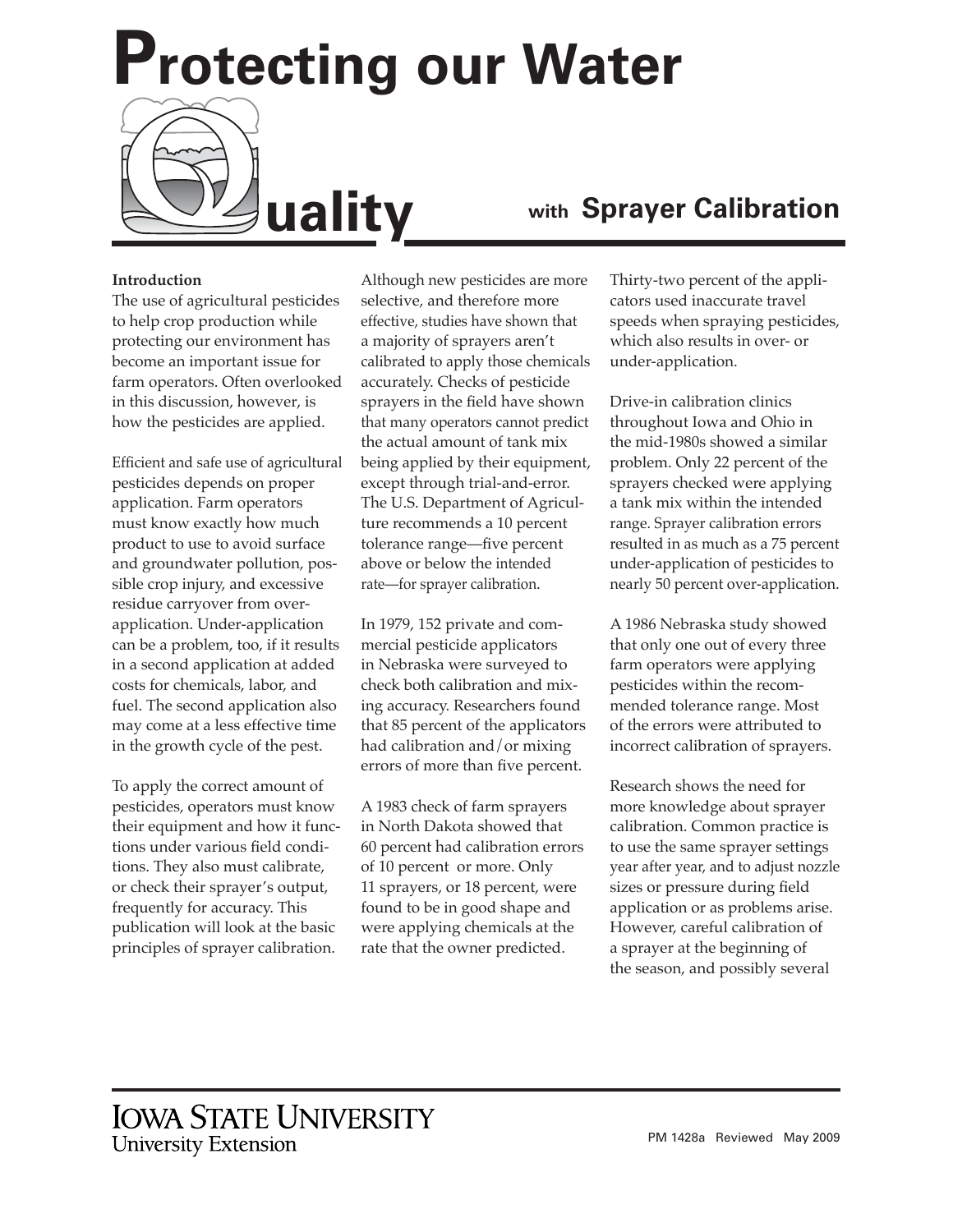times during the season, will save time and guarantee good results from pesticide use.

г

#### **Sprayer calibration**

A basic understanding of sprayers is helpful when calibrating a pesticide sprayer. Sprayer output is influenced generally by three factors: tractor speed, nozzle size, and operating pressure.

Improper tractor speed is a major cause of poor sprayer calibration. Speed measurement problems occur when applicators rely on their speedometers, which may be in error due to mud sticking on a wheel, improper tire inflation, or slippage. Therefore, it is important to re-calibrate sprayers as field conditions or equipment change.

Since the speed at which the sprayer travels through the field directly affects sprayer output, it's a good idea to verify the accuracy of your tractor speedometer. Radar speedometers usually provide accurate speed measurement, but you also can check the speedometer in the field yourself by recording the time required to cover specific distances at various miles per hour (see Table 1).

To check your tractor speedometer, measure a test course in the area to be sprayed or in one with similar conditions. Use a test course at least 200 feet long for measuring speeds over 5 miles per hour. Drive the course with a partially full sprayer and engine and gear setting that simulates actual spraying conditions. Repeat the test run several times to get an average time. Compare

|                  | Time in SECONDS to travel a<br>distance of: |          |          |
|------------------|---------------------------------------------|----------|----------|
| Speed in MPH     |                                             |          |          |
| (miles per hour) | 100 feet                                    | 200 feet | 300 feet |
| 3.0              | 23                                          | 45       | 68       |
| 3.5              | 20                                          | 39       | 58       |
| 4.0              | 17                                          | 34       | 51       |
| 4.5              | 15                                          | 30       | 45       |
| 5.0              | 14                                          | 27       | 41       |
| 6.0              |                                             | 23       | 34       |
| 7.0              |                                             | 19       | 29       |
| 7.5              |                                             | 18       | 27       |
| 8.0              |                                             | 17       | 26       |
| 9.0              |                                             | 15       | 23       |

your average time with figures in Table 1 to determine your approximate ground speed.

The amount of pesticide applied by a sprayer will vary significantly with even slight differences in tractor speed. A change in nozzle size also can result in large increases or decreases in sprayer output. For smaller adjustments on sprayer output, change the spray pressure.

### **How to calibrate**

Sprayer calibration requires only a watch with a second hand or a stop watch, a measuring cup, and measuring tape. After becoming familiar with calibration, growers should be able to complete this in less than an hour. The important thing is that the sprayer is calibrated routinely at the beginning of a season, and several times during the season, depending on wear and use of the nozzles as well as changes in field conditions. Sprayer calibration is done in two steps: determining output and checking for uniform distribution across the sprayer boom.

### **Determine sprayer output**

There are several ways to determine sprayer output, all of which are equally accurate. Here is an explanation of three widely used methods, including the 1/128 of an acre method, the calculation method, and the use of specialized equipment on sprayers.

**1/128 of an acre method:** This is the most popular method. It uses the fact that there are 128 fluid ounces in a gallon as a way to simplify the calibration process. Instead of measuring the number of gallons of tank mix actually used to cover one acre, you complete a test run to determine the number of ounces of water used to cover 1/128 of an acre. You can verify that what you've collected is the amount recommended on the pesticide label. Each nozzle is checked individually to make sure that it's operating at the proper rate. This method takes into account the tractor speed by measuring the time needed to cover 1/128 of an acre. No other calculation is needed to determine speed.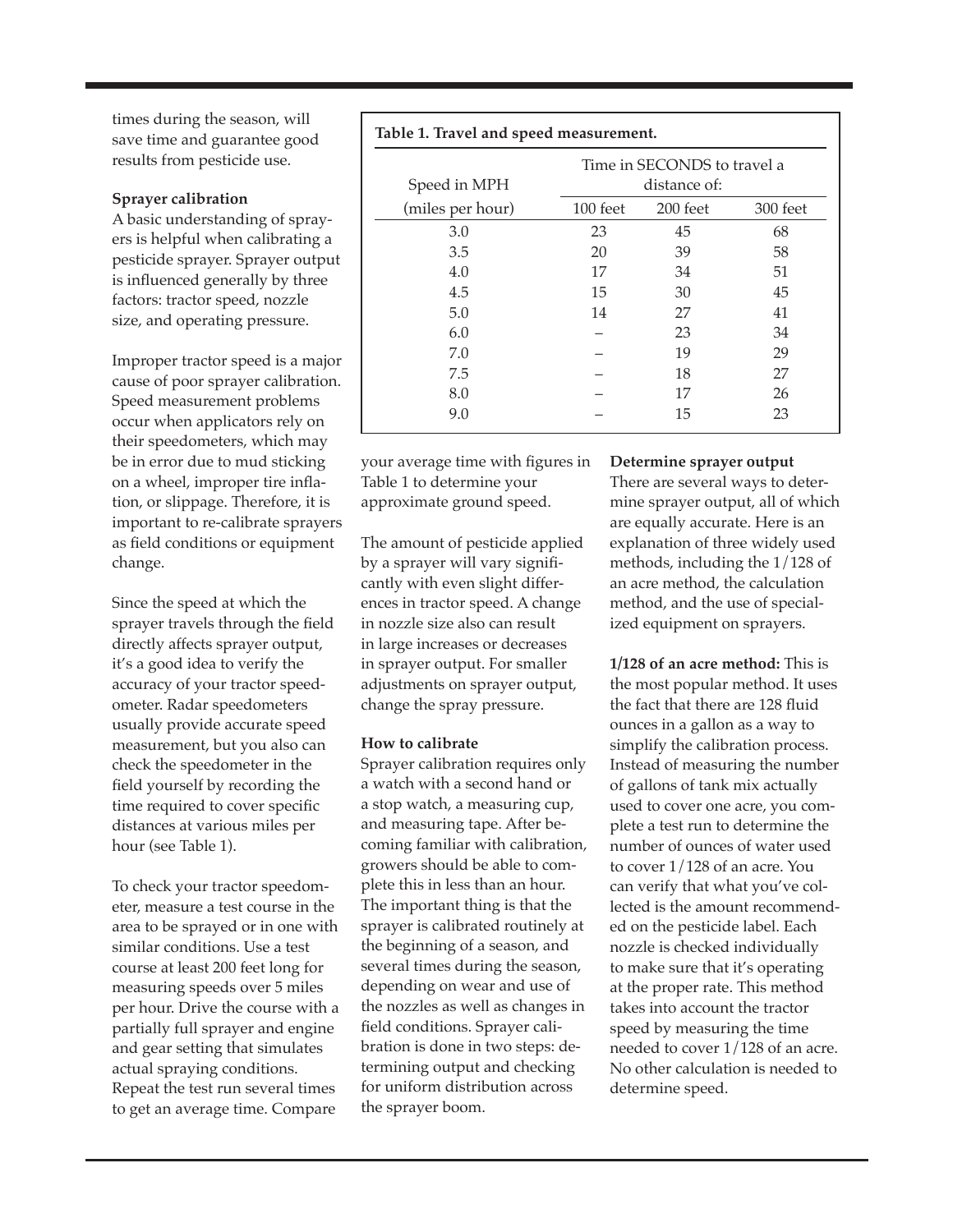Here's how the 1/128 of an acre method works:

1. Fill the spray tank approximately half full with water to simulate average spraying conditions. Check the suggested sprayer application rate listed in gallons per acre on the pesticide label. This will be the number of ounces you want to collect from each sprayer nozzle.

2. Check the nozzle spacing on your sprayer and, using Table 2, select the proper travel distance (in feet) for the 1/128 acre test run.

3. In the field, drive the designated distance at your normal spraying speed. Record travel time in seconds. Drive the distance several times and use the average.

4. Set the desired pressure on the sprayer. With the sprayer parked, collect the output from each nozzle in the measuring cup for the recorded travel time. Record the output of each nozzle separately, in ounces.

5. The number of ounces you collect from each nozzle is equal to the sprayer application rate, measured in gallons per acre.

For example, if nozzles are mounted 20 inches apart, your test run will be 204 feet. If your recorded travel time is 18 seconds, then you would collect water from each nozzle for 18 seconds. If your sprayer application rate is 12 gallons per acre, you would want to collect 12 ounces of water from each nozzle.

6. If nozzle discharge does not equal the sprayer application rate, you can change the rate by adjusting the pressure of the nozzles, adjusting your travel speed, or changing nozzle size. After the changes are made, do the entire calibration process over again to verify that the sprayer is operating at the proper rate.

It is critical to determine the travel time under the same field conditions in which you will apply the pesticides. Re-calibrate the sprayer whenever field conditions change significantly.

## **Table 2. Test run distance for sprayer calibration.**

| Travel distance<br>(feet) |
|---------------------------|
| 204                       |
| 136                       |
| 113                       |
| 107                       |
| 102                       |
|                           |

**The calculation method:** This method uses a formula that can be found in most sprayer manuals and nozzle catalogs. This method is particularly useful when several different application rates need to be computed, or when the appropriate size nozzle must be determined when purchasing new nozzles.

Operators first must know several variables that are inserted into the formula. Those variables are:  $\rightarrow$  Sprayer output, shown in gallons

per acre, or GPA;

 $\rightarrow$  Individual nozzle output, shown in gallons per minute, or GPM;

 $\rightarrow$  Travel speed of the sprayer,

shown in miles per hour, or MPH;  $\rightarrow$  Spacing of the nozzles, shown in inches as width, or W. (For broadcast sprayers, use the number of inches between each nozzle as width in the formula.

For banding applicators, use the sprayed band width of each nozzle.)

Insert the variables into the following formula to determine the application rate in gallons per acre (GPA).

## **GPA = 5940 X GPM MPHxW**

Don't rely solely on the tractor speedometer to determine the sprayer travel speed used in this formula. Check the sprayer over a known distance in the field to accurately determine the travel speed. This is important when using the calculation method.

## **Spray controllers or monitors:**

Newer sprayers often are equipped with a spray controller and monitor that is able to adjust the sprayer while moving to ensure uniform application.

A monitor on the sprayer senses flow rate and tractor speed. The controller can adjust flow rates in response to changes in tractor speed, and consistent output can be maintained.

Such equipment can give a grower confidence that pesticides are being applied properly. However, this equipment should be checked periodically for accuracy. It may be checked by the operator or a reputable dealer or service unit.

**Uniform sprayer distribution**

Regardless of the method used to determine sprayer output, it is necessary that spray is uniform throughout length of the boom. To do this, collect spray from each nozzle on the boom for the same length of time. If any nozzle